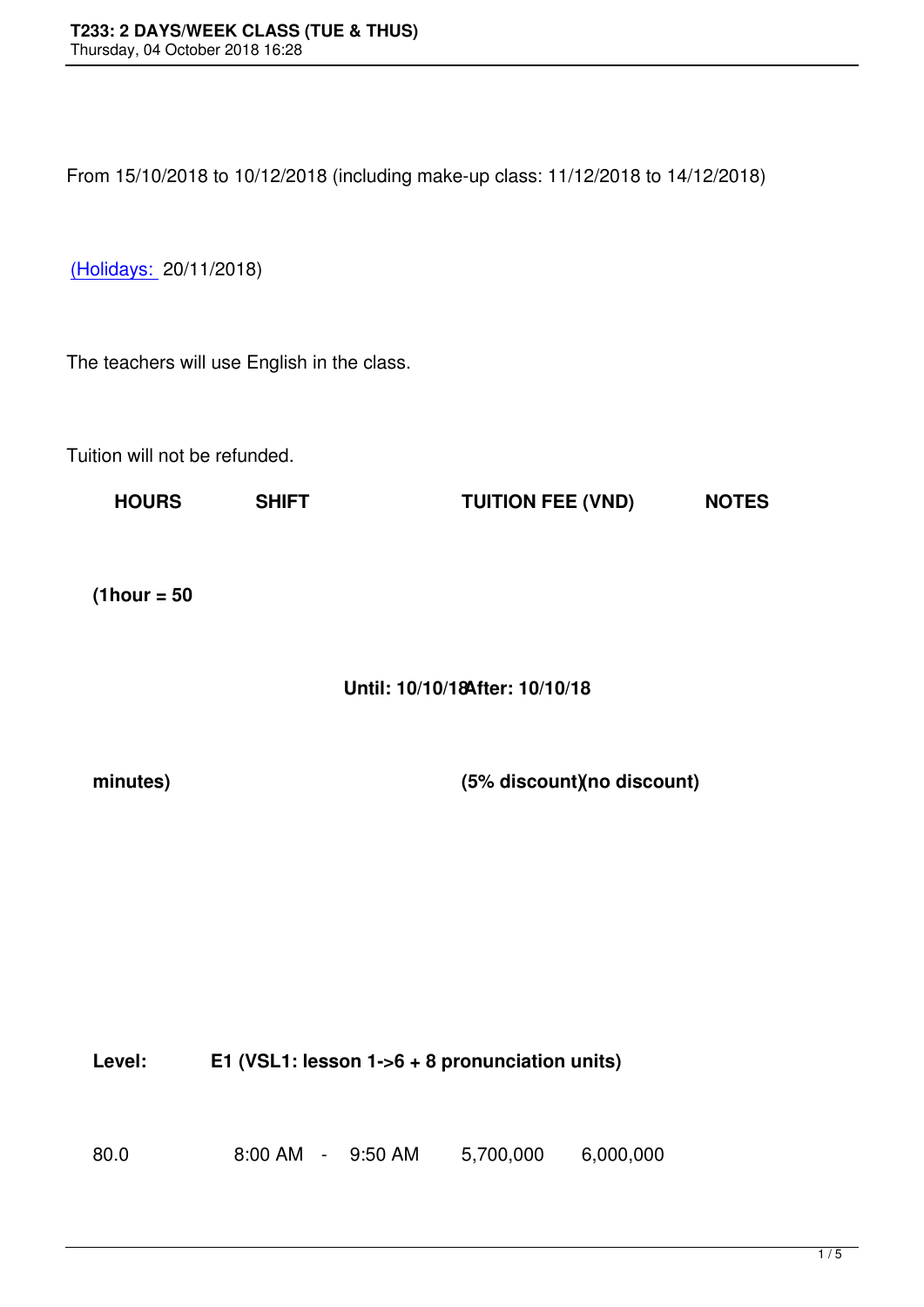80.0 10:00 AM - 11:50 AM 5,700,000 6,000,000

80.0 1:10 PM - 3:00 PM 5,700,000 6,000,000

| Level: | E2 (VSL1: lesson 7->12 + pronunciation unit 9) |
|--------|------------------------------------------------|
|--------|------------------------------------------------|

80.0 10:00 AM - 11:50 AM 5,700,000 6,000,000

**Level: E3 (VSL2: lesson 1->6)**

| 5,700,000<br>11:50 AM<br>6,000,000 |
|------------------------------------|
|                                    |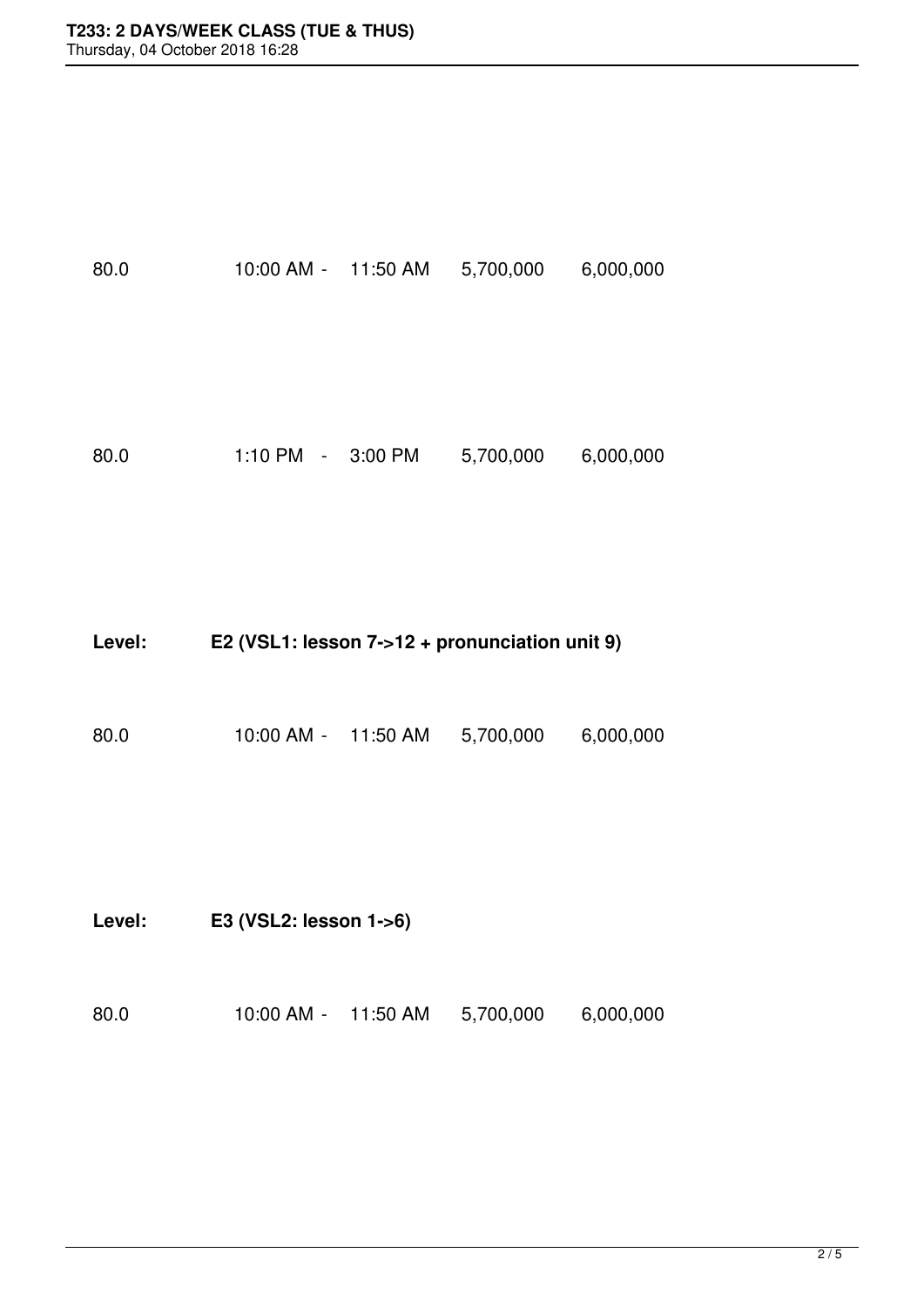| Level: | E4 (VSL 2: lesson 7 ->12) |           |           |                             |
|--------|---------------------------|-----------|-----------|-----------------------------|
| 80.0   | 10:00 AM -<br>11:50 AM    | 5,700,000 | 6,000,000 |                             |
| 80.0   | 8:00 AM -<br>11:50 AM     | 5,700,000 | 6,000,000 | Intensive course, until 09, |
| 80.0   | 1:10 PM $-$<br>5:00 PM    | 5,700,000 | 6,000,000 | Intensive course, until 09, |
| Level: | I1 (VSL3: lesson 1->5)    |           |           |                             |
| 80.0   | 8:00 AM -<br>11:50 AM     | 6,460,000 | 6,800,000 | Intensive course, until 09, |
| 80.0   | 1:10 PM - 5:00 PM         | 6,460,000 | 6,800,000 | Intensive course, until 09, |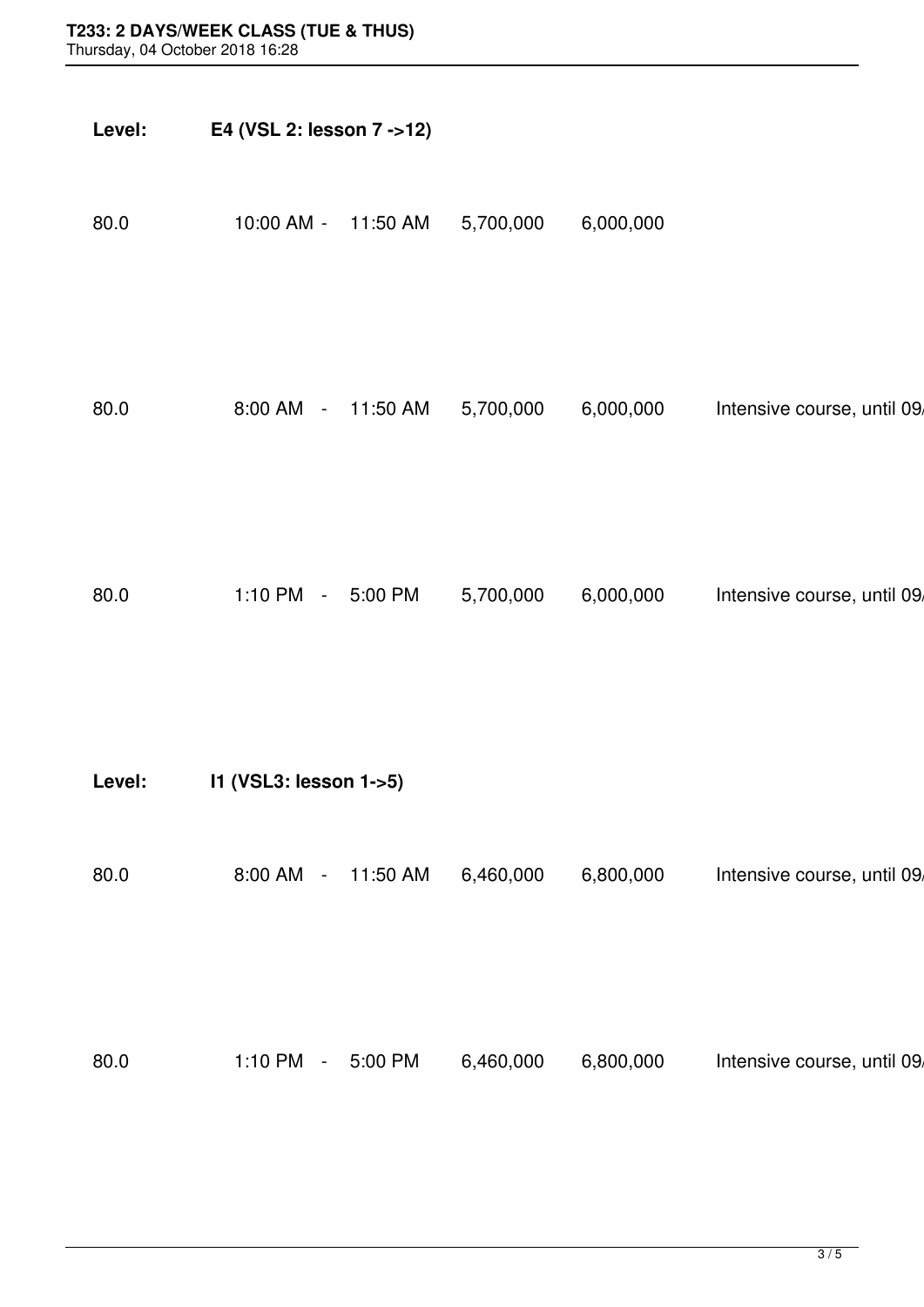| Level: | I2 (VSL3: lesson 6->10)                            |           |           |                             |
|--------|----------------------------------------------------|-----------|-----------|-----------------------------|
| 80.0   | 8:00 AM<br>11:50 AM<br>$\mathcal{L}_{\mathcal{A}}$ | 6,460,000 | 6,800,000 | Intensive course, until 09, |
| 80.0   | 1:10 PM $-$<br>5:00 PM                             | 6,460,000 | 6,800,000 | Intensive course, until 09, |
| Level: | I3 (VSL4: lesson 1->5)                             |           |           |                             |
| 80.0   | 1:10 PM $-$<br>5:00 PM                             | 6,460,000 | 6,800,000 | Intensive course, until 09, |
|        |                                                    |           |           |                             |

**Level: I4 (VSL4: lesson 6->10)**

| 80.0 | 8:00 AM | $-11:50$ AM | 6,460,000 | 6,800,000 | Intensive course, until 09, |
|------|---------|-------------|-----------|-----------|-----------------------------|
|      |         |             |           |           |                             |